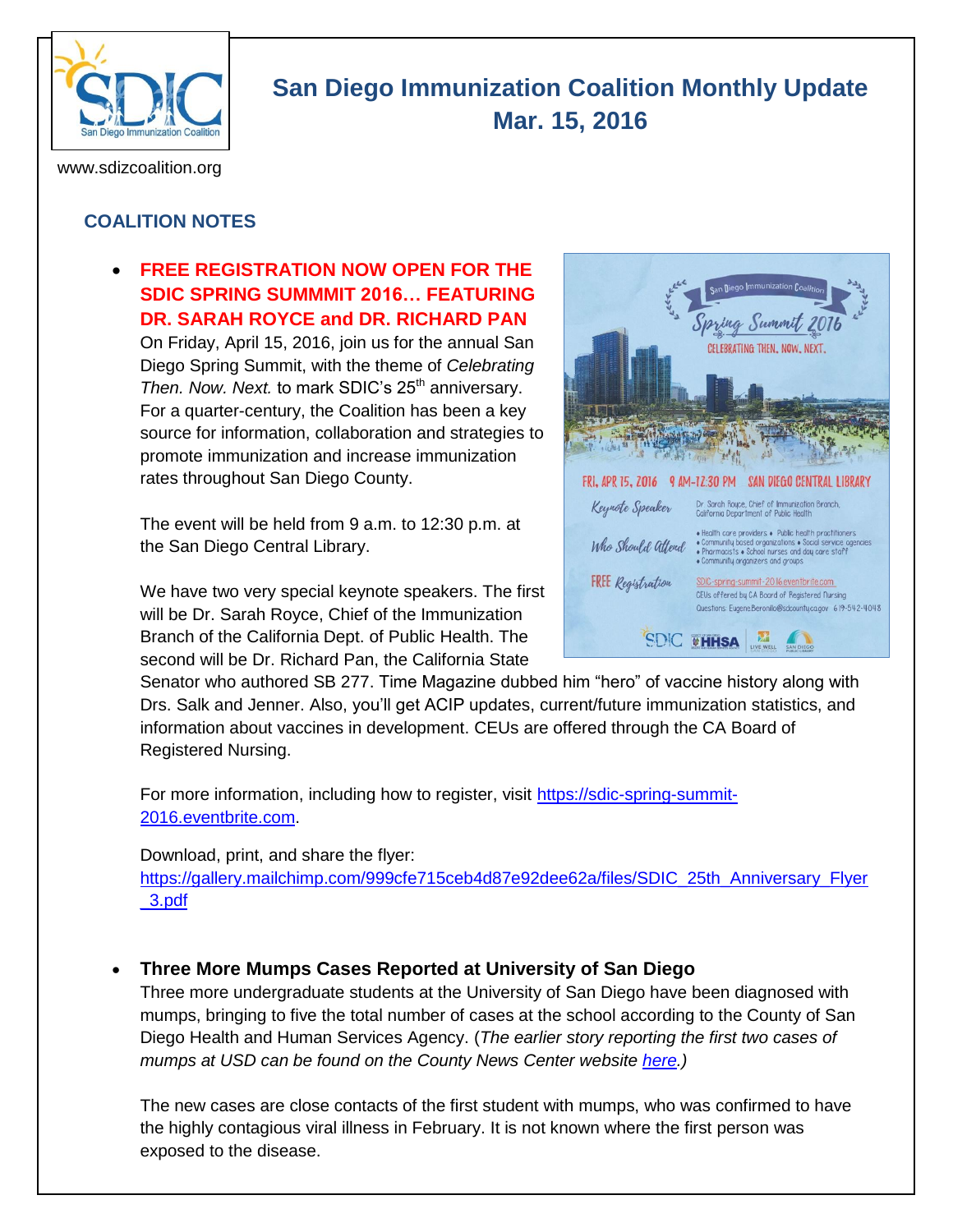HHSA is working with USD to provide free vaccinations to all undergraduates at the university to prevent the outbreak from spreading. Vaccination clinics are being held this week on the campus. USD students and staff can call 619-260-4595 for more information.

Read the County News Center story [here.](http://www.countynewscenter.com/news/three-more-mumps-cases-reported-usd)

 **11 New Flu Deaths Reported in County, Number of Confirmed Flu Cases Decline** According to this [County News Center story](http://www.countynewscenter.com/news/11-new-flu-deaths-reported) the news about the local flu season is mixed. While "...11 new influenza deaths were reported during the week ending March 5...the number of labconfirmed flu cases dropped for the first time (that) week, after several weeks of continued increases."

Despite the drop in numbers, there is still quite a bit of flu activity locally, and there is still time to get a flu shot if you haven't yet done so. The current vaccine is well-matched to the circulating flu virus strains and offers good protection.



Be Healthy, San Diego! Get flu vaccine.

National Institute of Allergy and Infectious Diseases

More information about flu, flu vaccine and flu immunization is available on the [County Immunization Program website.](http://www.sdiz.org/Community/Features/Flu-2015-2016.html)

- **[INFLUENZA ACTIVITY IN THE COUNTY:](http://www.sandiegocounty.gov/content/dam/sdc/hhsa/programs/phs/documents/InfluenzaWatch.pdf)** The County of San Diego Health and Human Services Agency's Epidemiology and Immunization Services Branch (EISB), works with the local medical community to summarize influenza activity here in our county. The weekly summary, called Influenza Watch, is available [here](http://www.sandiegocounty.gov/content/dam/sdc/hhsa/programs/phs/documents/InfluenzaWatch.pdf) or by clicking on the title link above.
- **The Next SDIC General Meeting is scheduled for Wednesday, April 6th**  The next SDIC General Meeting is scheduled for Wednesday, April 6. Starting time is the same, 12:30 pm, and it will be held in the San Diego Room at the HHSA Rosecrans Health Services Complex (3851 Rosecrans St., San Diego). Mark your calendars and we'll see you there!

# **HEALTH CARE PROVIDER NEWS**

 **Optional Form To Document Medical Immunization Exemptions Now Available** Effective January 1, 2016, California no longer allows parents/guardians to submit personal belief exemption from vaccinations required for school and childcare.

Medical exemptions from vaccinations required for childcare and school entry are available, if appropriate. The California Immunization Coalition in collaboration with the American Academy of Pediatrics, California and the California Academy of Family Physicians have developed an optional form for use in documenting a medical exemption. Licensed physicians (MD, DO) may simply complete this form or provide a letter containing the same information to the parent/guardian.

For more information and frequently asked questions about the new law go to [www.shotsforschool.org.](http://www.shotsforschool.org/)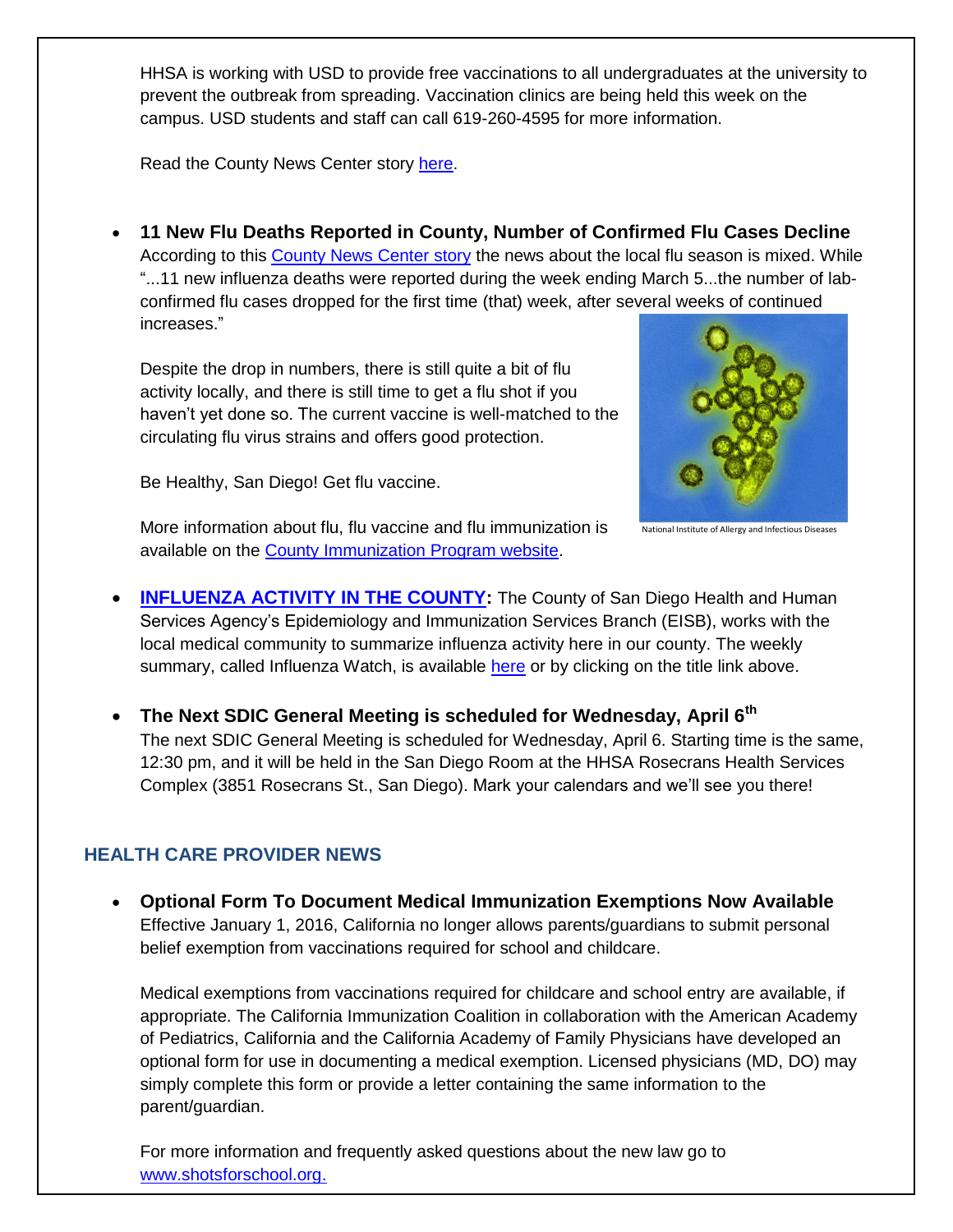**Study on influence of Health Care Providers in the HPV vaccination of teen girls** According to an item in the *IAC Express* e-newsletter (#1233), A study reported in the journal Vaccine concluded that, "Results suggest that an important pathway to achieving higher 3-dose HPV vaccine coverage is by increasing HPV vaccination series initiation through HCP talking to parents about the HPV vaccine, giving parents time to discuss the vaccine, and by making a strong recommendation for the HPV. Also, HPV vaccination series completion rates may be increased by eliminating missed opportunities to vaccinate against HPV and scheduling additional follow-up visits to administer missing HPV vaccine doses." Read the study abstract [here.](http://www.ncbi.nlm.nih.gov/pubmed/26854907)

## **RESEARCH NEWS**

 **Study on Association Between Vaccine Refusal and Vaccine Preventable Diseases in US**

According to the conclusion of a recently published study in the *Journal of the American Medical Association*, "A substantial proportion of the US measles cases in the era after elimination were intentionally unvaccinated. The phenomenon of vaccine refusal was associated with an increased risk for measles among people who refuse vaccines and among fully vaccinated individuals. Although pertussis resurgence has been attributed to waning immunity and other factors, vaccine refusal was still associated with an increased risk for pertussis in some populations." Read the article [here.](http://jama.jamanetwork.com/article.aspx?articleid=2503179)

# **Study: "Americans in Poorer Neighborhoods More Likely To Have Severe Complications From Flu"**

According to a story on the *[Pacific Statesman](http://www.psmag.com/health-and-behavior/the-flu-hits-harder-in-poorer-neighborhoods)* website, "...Americans living in poorer neighborhoods are almost twice as likely to have severe complications from the flu than those living in richer neighborhoods, according to a new analysis... The new numbers on the flu's disproportional impact on low-income neighborhoods suggest public-health organizations should step up



their annual flu-vaccine campaigns in such communities, the study authors write in their report, published by the Centers for Disease Control and Prevention (CDC)."

Read the study report [here.](http://www.cdc.gov/mmwr/volumes/65/wr/mm6505a1.htm)

# **COUNTY PHC IMMUNIZATION CLINICS: ELIGIBILITY**

 **Eligibility for Immunizations at County Public Health Centers; Important Information** 

The following individuals are eligible to receive immunizations at County Public Health Centers:

- Children and adults who do not have health insurance (adults—only certain vaccines available).
- Adults whose health insurance does not include vaccines (only certain vaccines available).
- Persons 0-18 years who are Alaskan Native or American Indian.
- Persons 0-18 years who have Medi-Cal or are Medi-Cal eligible.